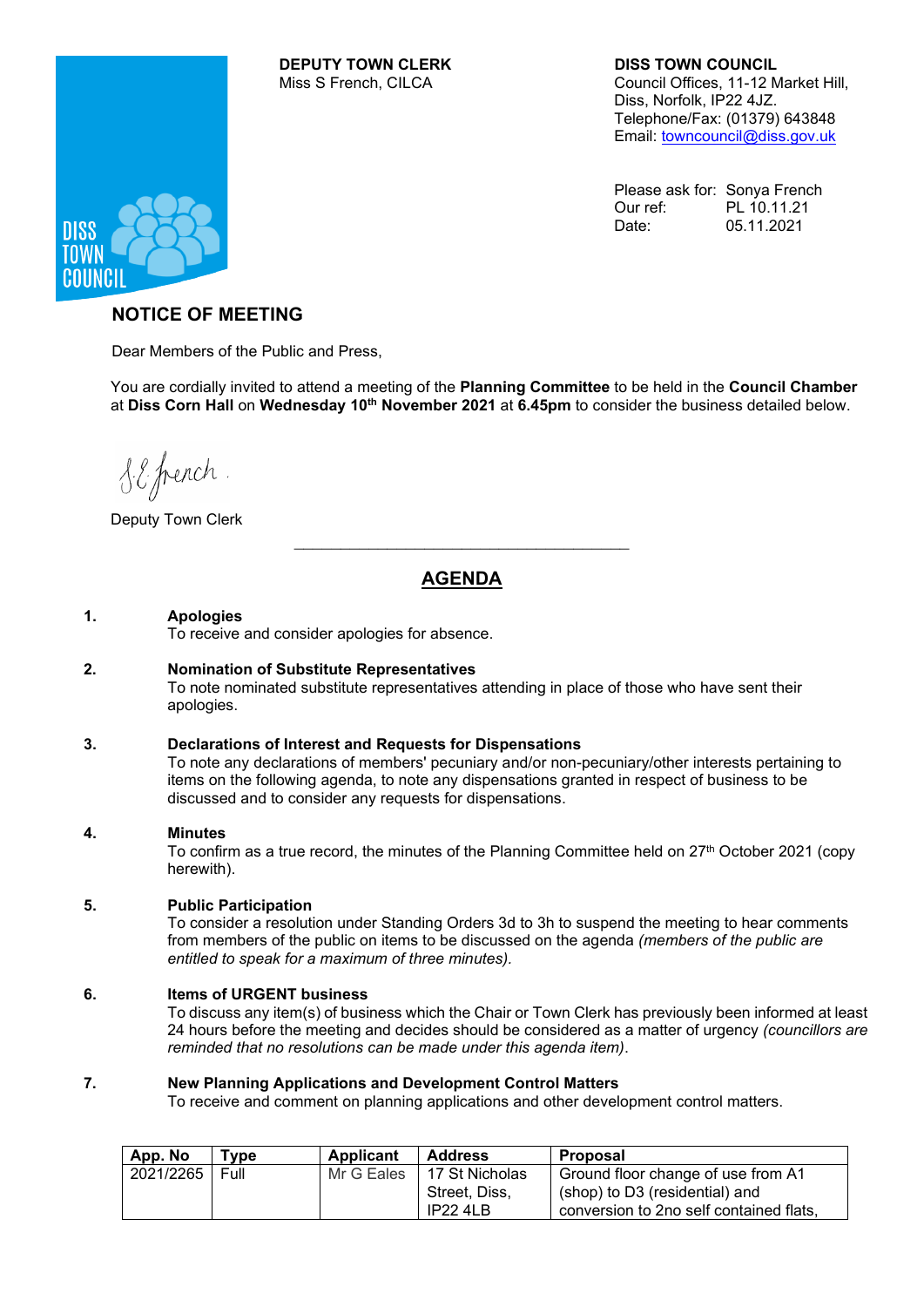|           |                                      |            |                                             | consisting of 1no 1 bed and 1no 2 bed<br>units, including external alterations                                                                            |
|-----------|--------------------------------------|------------|---------------------------------------------|-----------------------------------------------------------------------------------------------------------------------------------------------------------|
| 2021/2266 | Listed<br><b>Building</b><br>Consent | Mr G Eales | 17 St Nicholas<br>Street.<br>Diss, IP22 4LB | (Same as above) Ground floor<br>conversion to 2no self contained flats,<br>consisting of 1no 1 bed and 1no 2 bed<br>units, including external alterations |

### **8. South Norfolk Council Planning Decisions**

To note the planning decisions made by the Planning Authority since the last meeting (copy herewith).

### **9. Date of Next Meeting**

To note that Planning committee meetings will precede scheduled committee dates should applications require committee consideration.

| <b>COMMITTEE MEMBERSHIP:</b>   | <b>FOR INFORMATION:</b>  |
|--------------------------------|--------------------------|
| <b>Councillors:</b>            | <b>Town Clerk</b>        |
| M. Gingell                     | <b>Deputy Town Clerk</b> |
| K. Murphy                      |                          |
| S. Olander (ex-officio)        | <b>Councillors:</b>      |
| D. Poulter (Vice-Chair)        | S. Browne                |
| E. Taylor (Chair) (ex-officio) | D. Collins               |
| S. Warren                      | S. Kiddie                |
|                                | A. Kitchen               |
|                                | J. Robertson             |
|                                | C. Valori                |
|                                | J. Welch                 |
|                                | J. Wooddissee            |
|                                |                          |
|                                | Diss Express / Mercury   |

#### *NOTES*

1 - Council has a statutory legal duty under the Localism Act 2011 s2 and has adopted a code dealing with the conduct that is expected of members in order to promote high standards of conduct as required by the Act. Members' disclosable pecuniary interests are kept on a register available to view on the Council's website. Allegations about the conduct of a councillor may be made to the District Council's Monitoring Officer. Diss Town Council has also adopted a dispensation policy.

The reports and enclosures referred to in this agenda are supplied to councillors only. They are available (unless marked confidential) for public inspection on our website at<https://www.diss.gov.uk/planning>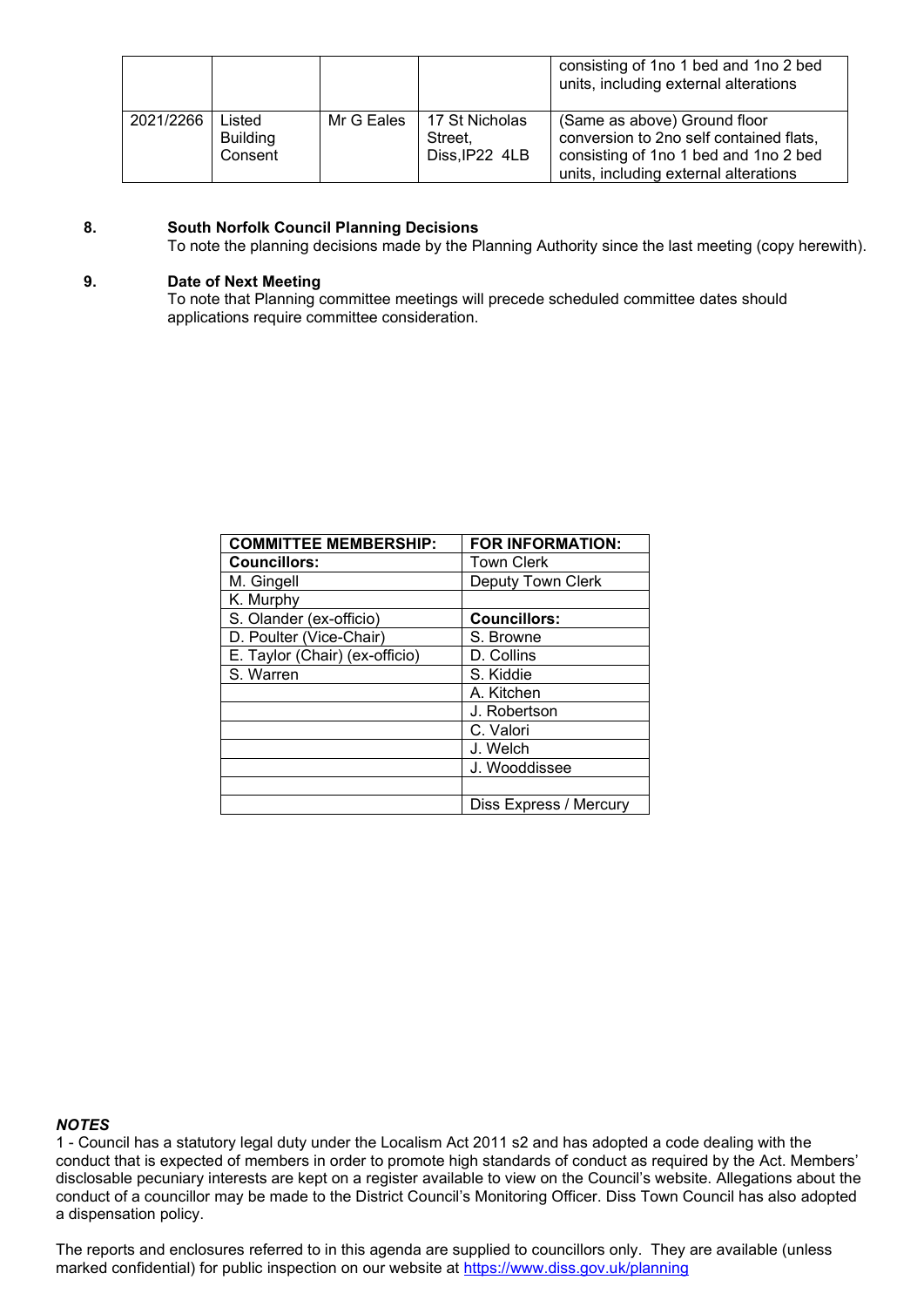## **DISS TOWN COUNCIL MINUTES DRAFT**

Minutes of the meeting of the **Planning Sub-Committee** held in the Council Chamber at Diss Corn Hall on **Wednesday 27th October 2021** at **6.45pm.**

| Councillors: |
|--------------|
|              |

- M. Gingell
- K. Murphy
- E. Taylor (Chair) (ex-officio)
- S. Olander (ex-officio)
- S. Warren

In attendance: Sarah Richards – Town Clerk 1 member of the public

## **PL1021/01 APOLOGIES**

Apologies were received and accepted from Councillor Poulter.

**PL1021/02 NOMINATION OF SUBSTITUTE REPRESENTATIVES** Councillor Welch substituted for councillor Poulter.

### **PL1021/03 DECLARATIONS OF INTERESTS AND REQUESTS FOR DISPENSATIONS** There were none.

- **PL1021/04 MINUTES OF THE LAST MEETING** It was
	- RESOLVED: that the minutes of the meeting of the Planning Sub-Committee held on 1<sup>st</sup> September 2021 were a true record and were duly signed by the Chairman.

### **PL1021/05 PUBLIC PARTICIPATION**

There was one member of the public present, the applicant, to speak on agenda item 7 application ref 2021/2169.

It was noted that following the sale of the building by South Norfolk Conservative Club 5 years ago, the property had planning permission to convert into one house for residential use. The applicant wishes to convert the existing building into five high quality flats with the same footprint. It is currently an unsightly building and the plans will improve the street scene and view from the Mere. It is intended to have a large open communal gardens space, which will be well maintained. It was noted that the one bed cannot become a two-bed due to the requirement for a fire escape. Members considered whether the parking provision was adequate to mitigate against on-street parking. It was noted that the Diss & District Angling Club's gentleman's agreement to fish the Mere from the rear will not be possible post development and that the views to the Mere will not be restricted by trees.

### **PL1021/06 ITEMS OF URGENT BUSINESS**

There were no items of urgent business.

### **PL1021/07 NEW PLANNING APPLICATIONS AND DEVELOPMENT CONTROL MATTERS**

Members received and commented on planning applications and other development control matters.

| App. No   | <b>Type</b> | <b>Applicant</b>        | <b>Address</b>                                           | <b>Proposal</b>                                     | <b>Response</b>                                                                                                                                                                                                                                                                                                                                                                                                              |
|-----------|-------------|-------------------------|----------------------------------------------------------|-----------------------------------------------------|------------------------------------------------------------------------------------------------------------------------------------------------------------------------------------------------------------------------------------------------------------------------------------------------------------------------------------------------------------------------------------------------------------------------------|
| 2021/2169 | Full        | Chris<br><b>Burnard</b> | Grasmere,<br>Denmark<br>Street, Diss,<br><b>IP22 4LE</b> | Conversion of existing<br>building to 5 apartments. | <b>RECOMMEND APPROVAL</b><br>Diss Town Council is in favour of<br>developing this site for<br>apartments (within the existing<br>footprint) but have reservations<br>that available parking is adequate<br>for the number of homes and<br>could lead to on street parking<br>particularly in the evenings.<br>We agree with the South Norfolk<br><b>District Council recommendation</b><br>that the important arcade feature |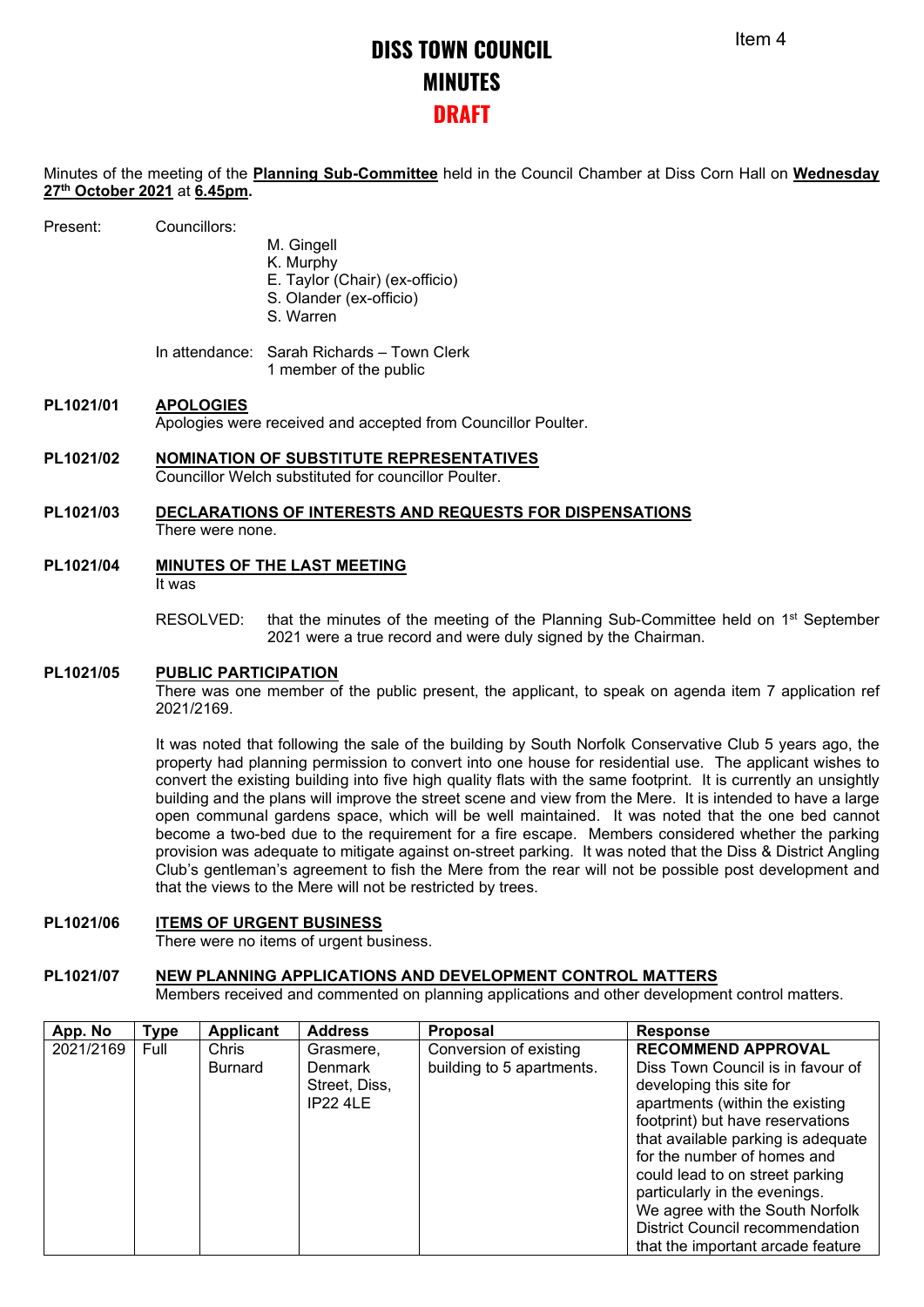|           |         |                             |                                          |                                                                                                                                 | is retained as this is of major local<br>and historical interest.                                                                                                                                                                                                                                                                                                                                                                                                   |
|-----------|---------|-----------------------------|------------------------------------------|---------------------------------------------------------------------------------------------------------------------------------|---------------------------------------------------------------------------------------------------------------------------------------------------------------------------------------------------------------------------------------------------------------------------------------------------------------------------------------------------------------------------------------------------------------------------------------------------------------------|
|           |         |                             |                                          |                                                                                                                                 | If you are minded to approve this<br>application, we would ask that<br>Officers ensure that the content<br>explicitly refers the need to keep<br>the mature trees in the garden<br>unharmed in accordance with<br>their location in the Diss<br>Conservation Area. The garden<br>should be enhanced where<br>possible to retain the outstanding<br>views across the Mere from the<br>'Mere's Mouth' as specified in the<br>Diss and District Neighbourhood<br>Plan. |
| 2019/1555 | Outline | Land<br>Allocations<br>Ltd. | Land of North<br>of Walcot<br>Rise, Diss | Outline application<br>including access, with all<br>other matters reserved for<br>up to 80 (Maximum)<br>residential dwellings. | <b>RECOMMEND REFUSAL</b><br>See attached letter sent to the<br>Planning Authority 28.10.21.                                                                                                                                                                                                                                                                                                                                                                         |

### **PL1021/08 SOUTH NORFOLK PLANNING DECISIONS**

Members noted the planning decisions made by South Norfolk District Council since the last meeting.

### **PL1021/09 DATE OF NEXT MEETING**

\_\_\_\_\_\_\_\_\_\_\_\_\_\_\_\_\_\_\_\_\_\_\_\_\_\_\_\_\_\_\_\_\_\_\_

Members noted that Planning meetings will precede scheduled meeting dates, should applications require committee consideration.

Meeting closed at 7.10pm.

Councillor E. Taylor COMMITTEE CHAIRMAN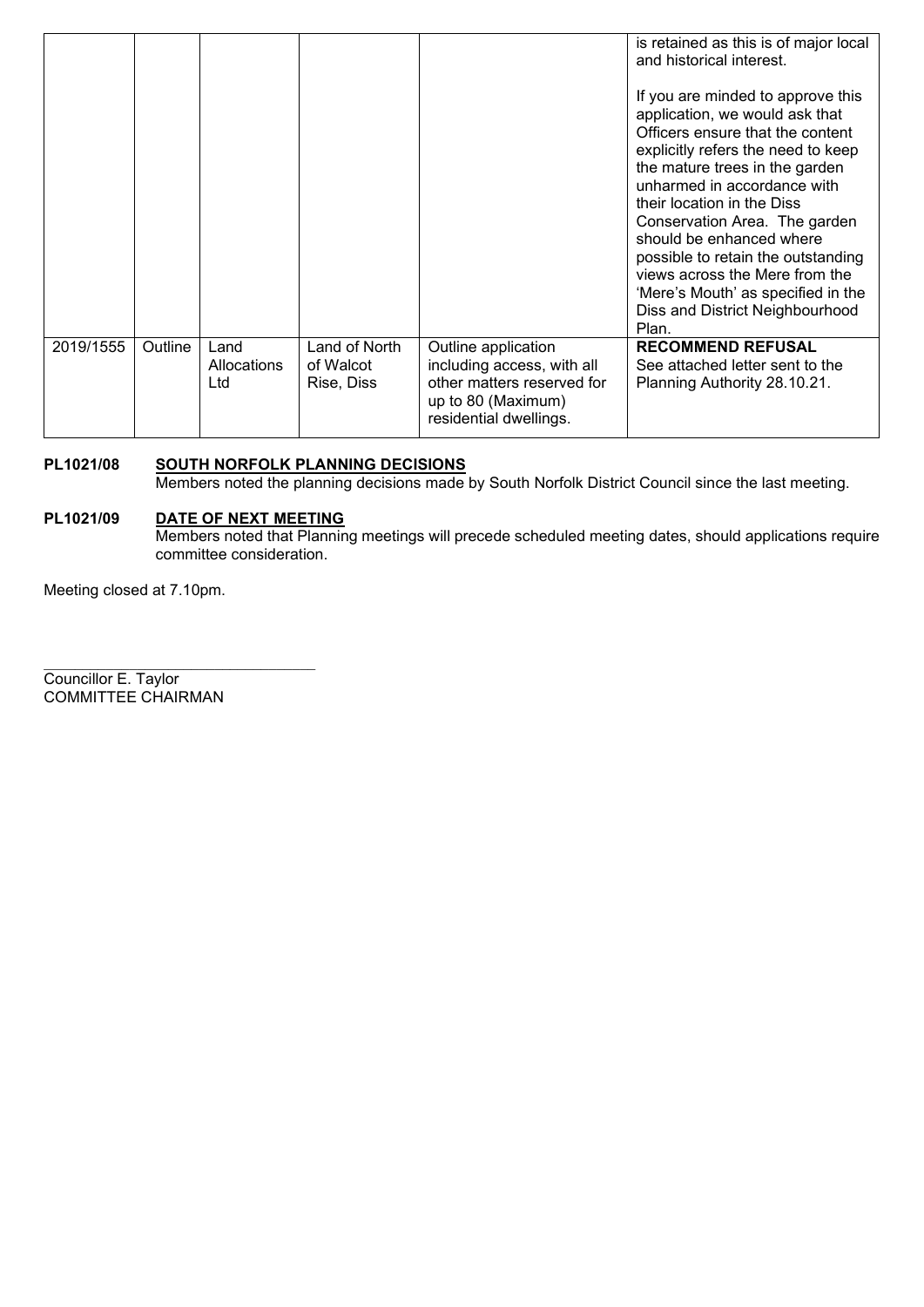## **Planning Pack 11 November 2021**

## **Application Number 2021/2265**

### **17 St Nicholas Street Diss Norfolk IP22 4LB**

**Ground floor change of use from A1 (shop) to D3 (residential) and conversion to 2no selfcontained flats, consisting of 1no 1 bed and 1no 2 bed units, including external alteration.**

The Former Lloyds Bank property is located on the corner of St Nicholas Street and Demark Street. One could argue it is located where retail ends and residential begins.

The property is a grade 2 listed building within the conservation area. Planning consent was granted on application 2013/1456 for the 1<sup>st</sup> floor to be converted 2 x 2-bed flats which are now complete. A pre-application for 2 self-contained flats on the ground floor 2020/0697 was submitted which the applicant claims was given a positive response by SNDC but they were told that the existing shop front design required improvement to be in keeping with the conservation area. The applicant also claims that the ground floor has been actively marketed with local estate agents but no interest has been received. It was also said that they even considered A2 office use but because of its location no interest was received and these facts can be backed up with estate agent reports.

There is no doubt, the bank building frontage is not in keeping with other buildings within the area and the proposed application would make it blend in better with the other properties in the streetscape.

In recent years it has been Diss Town Council policy on conversion of retail properties to allow first floors to be used for flats as long as the ground floor remains retail so this application does not fit in with that policy.

However, we also need to consider whether the effects of internet shopping are going to lead to some reduction in the in the need for retail units. Many reports from government and other sources suggest this may be the case.

As I see it, we have two options:

- 1. To recommend rejection of the change of use to D3 (residential) on the basis that we wish to retain retail on the ground floor of all current retail premises as per the Diss Town Policy. Note \*\*\*\* there is nothing in the application to prove how much it has been marketed so this is a bit of a judgement call
- 2. The property which has been vacant for around 8 to 9 years is badly in need of a facelift to be in keeping with the rest of the street. This would happen if we supported the application for a change of use which seems to be reasonably well designed. In the time the property has been empty although marketed no interest has been received for either A3 or A2 use.
	- This could be done as an exception to the current DTC planning policy because of its location and the fact it has not drawn any interest even with extensive marketing. or
	- We could change our policy and look at all applications for ground floor conversions on individual merit.

I am not making a recommendation on this application as I think we need to decide what is best for the Town and whether or not we need acknowledge that online shopping will generally mean fewer retail units on the high street?

**Application no 2021/2266** is the actual application for the two flats on the ground floor and needs very little further debate as it will be dependent on our decision on the change of use application 2021/2265. The following drawings apply to both applications.

Eric Taylor Chair of Planning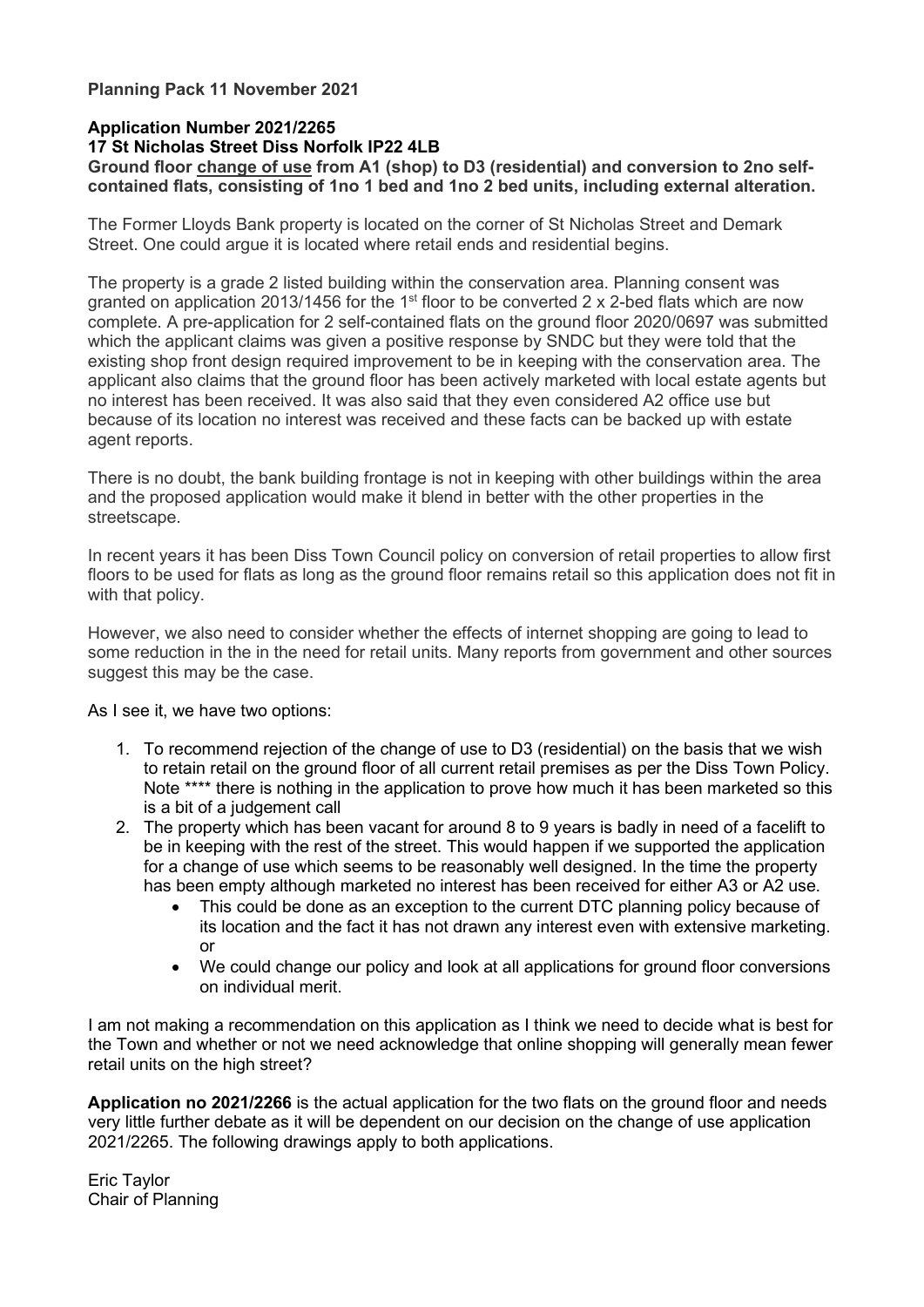

SITE LOCATION PLAN **SCALE 1:500**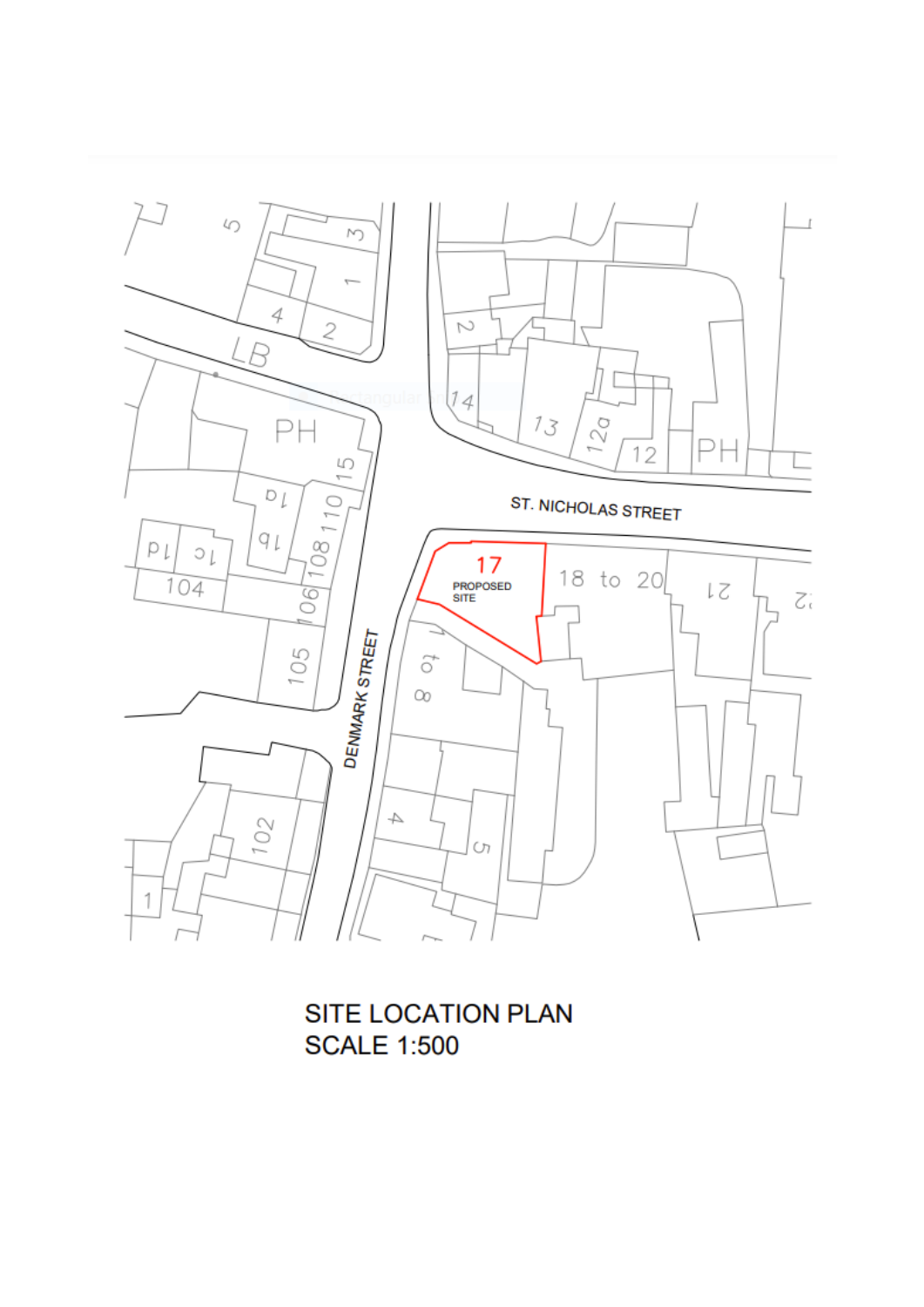







**Existing Ground Floor Layout**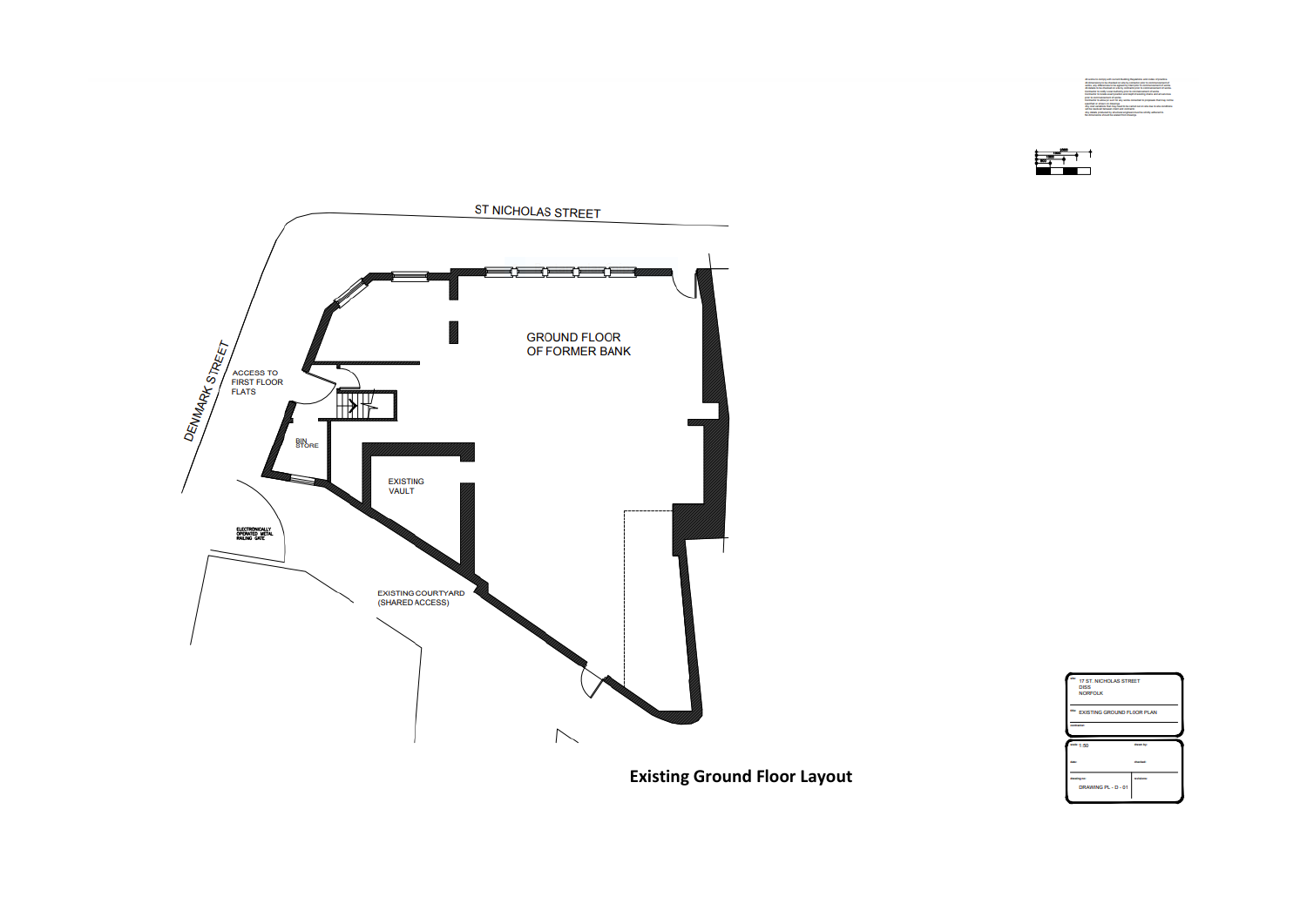

spectral or shown in images<br>Also can usualize that may head to be carried.<br>While heads at heroest client and usualized.



**Proposed ground floor layout**

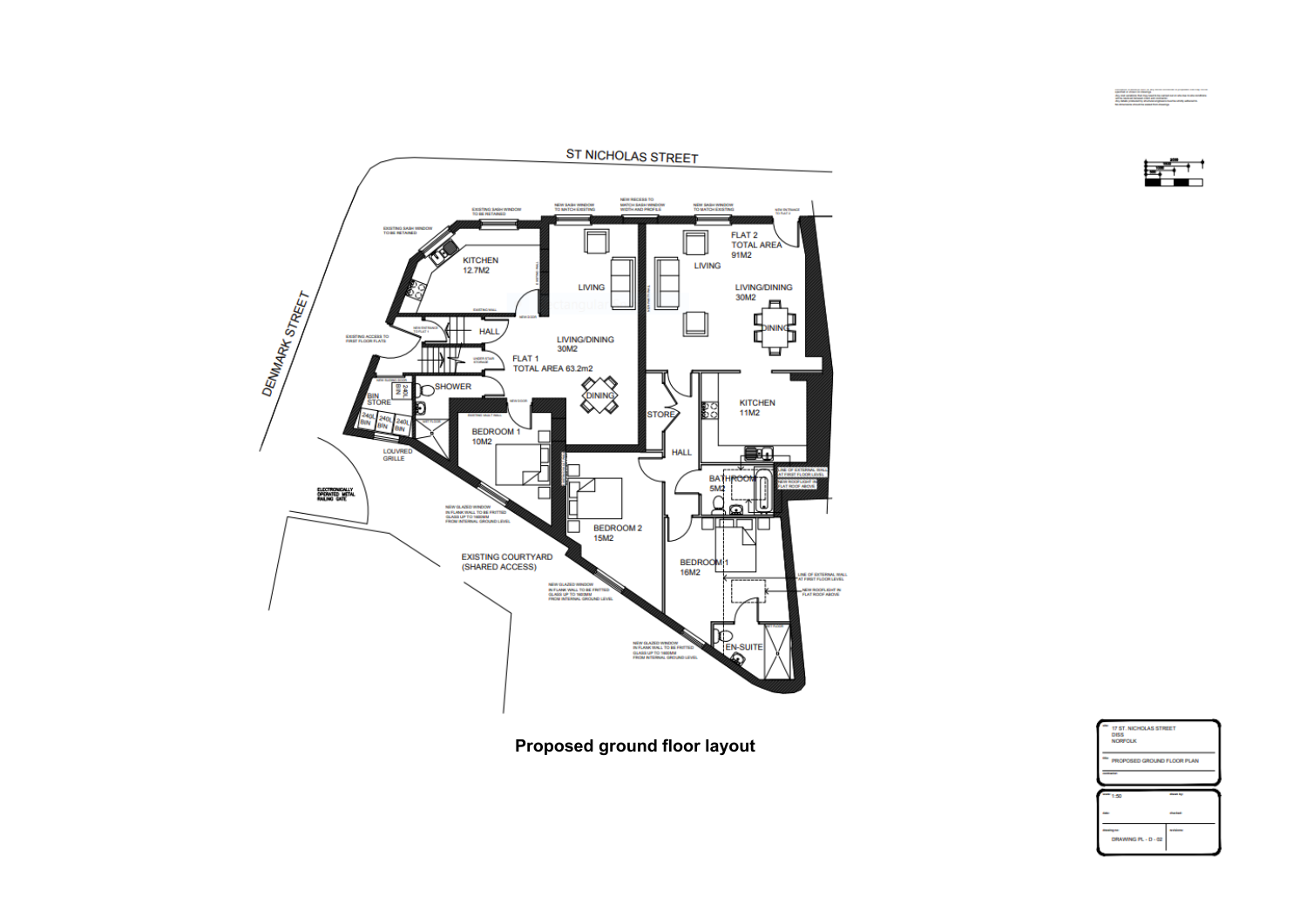









**Existing and Proposed Elevations**